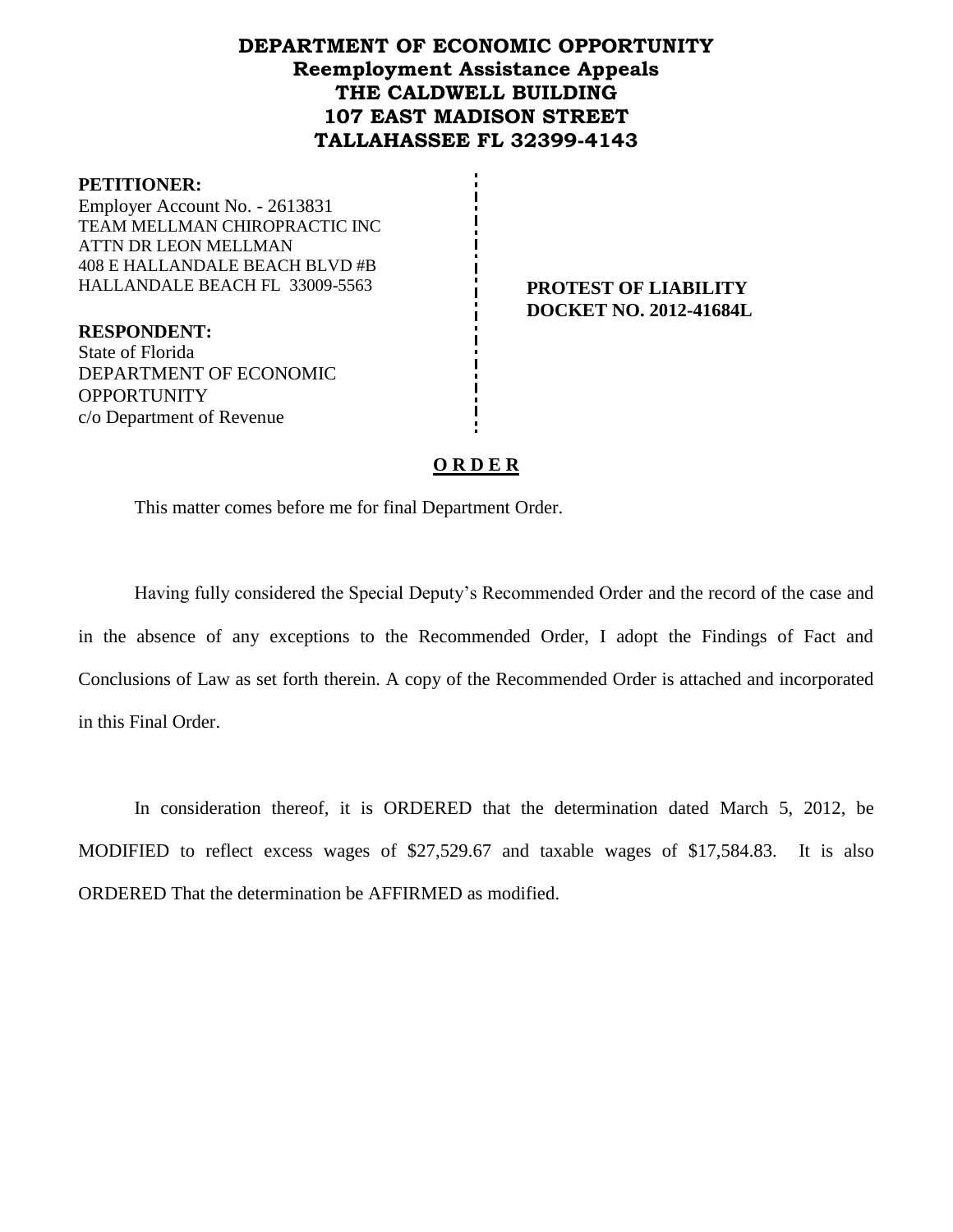#### **JUDICIAL REVIEW**

Any request for judicial review must be initiated within 30 days of the date the Order was filed. Judicial review is commenced by filing one copy of a *Notice of Appeal* with the DEPARTMENT OF ECONOMIC OPPORTUNITY at the address shown at the top of this Order and a second copy, with filing fees prescribed by law, with the appropriate District Court of Appeal. It is the responsibility of the party appealing to the Court to prepare a transcript of the record. If no court reporter was at the hearing, the transcript must be prepared from a copy of the Special Deputy's hearing recording, which may be requested from the Office of Appeals.

Cualquier solicitud para revisión judicial debe ser iniciada dentro de los 30 días a partir de la fecha en que la Orden fue registrada. La revisión judicial se comienza al registrar una copia de un *Aviso de Apelación* con la Agencia para la Innovación de la Fuerza Laboral [*DEPARTMENT OF ECONOMIC OPPORTUNITY]* en la dirección que aparece en la parte superior de este *Orden* y una segunda copia, con los honorarios de registro prescritos por la ley, con el Tribunal Distrital de Apelaciones pertinente. Es la responsabilidad de la parte apelando al tribunal la de preparar una transcripción del registro. Si en la audiencia no se encontraba ningún estenógrafo registrado en los tribunales, la transcripción debe ser preparada de una copia de la grabación de la audiencia del Delegado Especial [*Special Deputy*], la cual puede ser solicitada de la Oficina de Apelaciones.

Nenpòt demann pou yon revizyon jiridik fèt pou l kòmanse lan yon peryòd 30 jou apati de dat ke Lòd la te depoze a. Revizyon jiridik la kòmanse avèk depo yon kopi yon *Avi Dapèl* ki voye bay DEPARTMENT OF ECONOMIC OPPORTUNITY lan nan adrès ki parèt pi wo a, lan tèt *Lòd* sa a e yon dezyèm kopi, avèk frè depo ki preskri pa lalwa, bay Kou Dapèl Distrik apwopriye a. Se responsabilite pati k ap prezante apèl la bay Tribinal la pou l prepare yon kopi dosye a. Si pa te gen yon stenograf lan seyans lan, kopi a fèt pou l prepare apati de kopi anrejistreman seyans lan ke Adjwen Spesyal la te fè a, e ke w ka mande Biwo Dapèl la voye pou ou.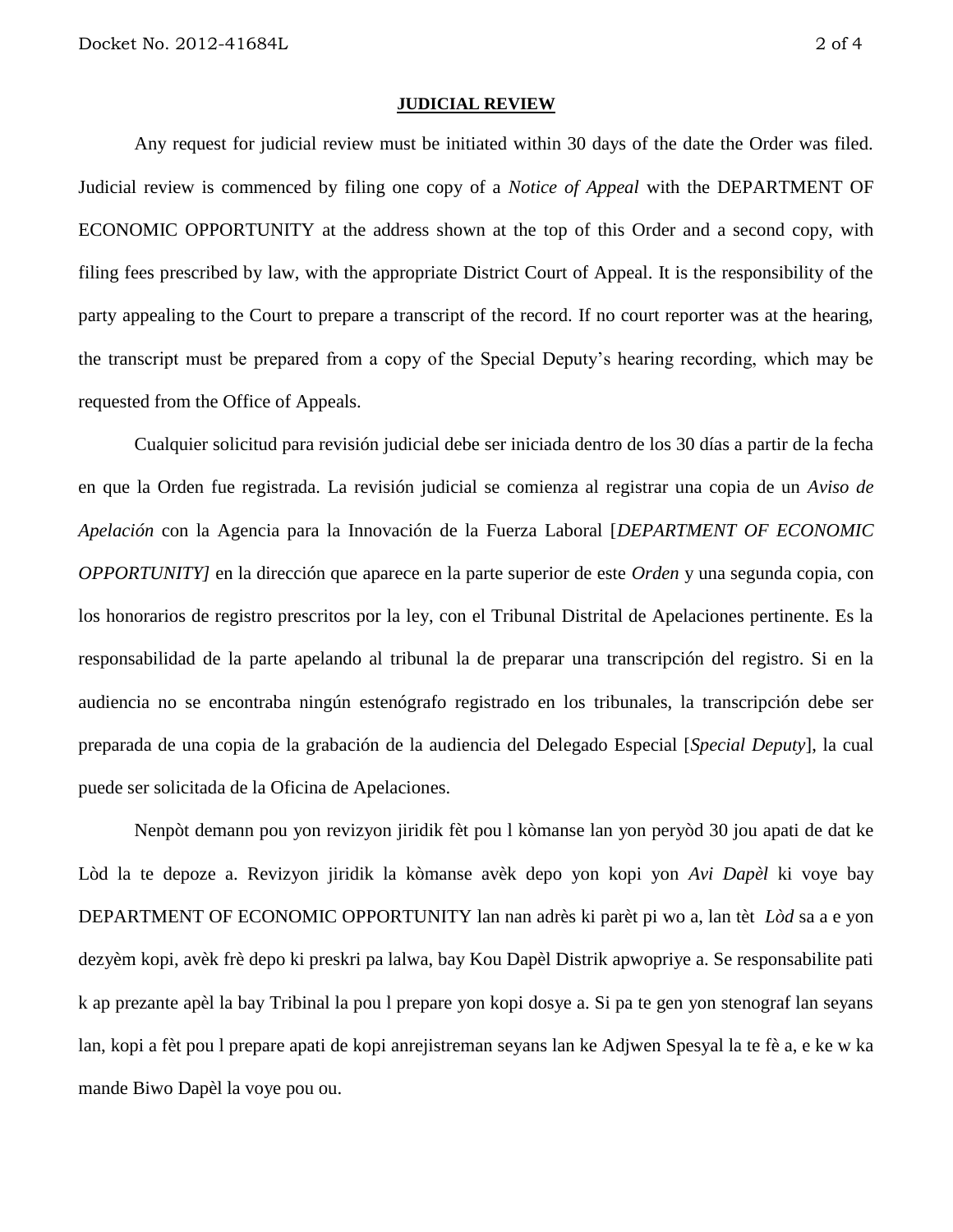DONE and ORDERED at Tallahassee, Florida, this \_\_\_\_\_\_\_ day of November, 2012.



Altemese Smith, Assistant Director, Reemployment Assistance Services DEPARTMENT OF ECONOMIC OPPORTUNITY

FILED ON THIS DATE PURSUANT TO § 120.52, FLORIDA STATUTES, WITH THE DESIGNATED DEPARTMENT CLERK, RECEIPT OF WHICH IS HEREBY ACKNOWLEDGED.

 $\overline{\phantom{a}}$  ,  $\overline{\phantom{a}}$  ,  $\overline{\phantom{a}}$  ,  $\overline{\phantom{a}}$  ,  $\overline{\phantom{a}}$  ,  $\overline{\phantom{a}}$  ,  $\overline{\phantom{a}}$  ,  $\overline{\phantom{a}}$ DEPUTY CLERK DATE

#### **CERTIFICATE OF SERVICE**

**I HEREBY CERTIFY that true and correct copies of the foregoing Final Order have been furnished to the persons listed below in the manner described, on the \_\_\_\_\_\_\_ day of November, 2012**.

Shoner D. Bans

SHANEDRA Y. BARNES, Special Deputy Clerk DEPARTMENT OF ECONOMIC OPPORTUNITY Reemployment Assistance Appeals 107 EAST MADISON STREET TALLAHASSEE FL 32399-4143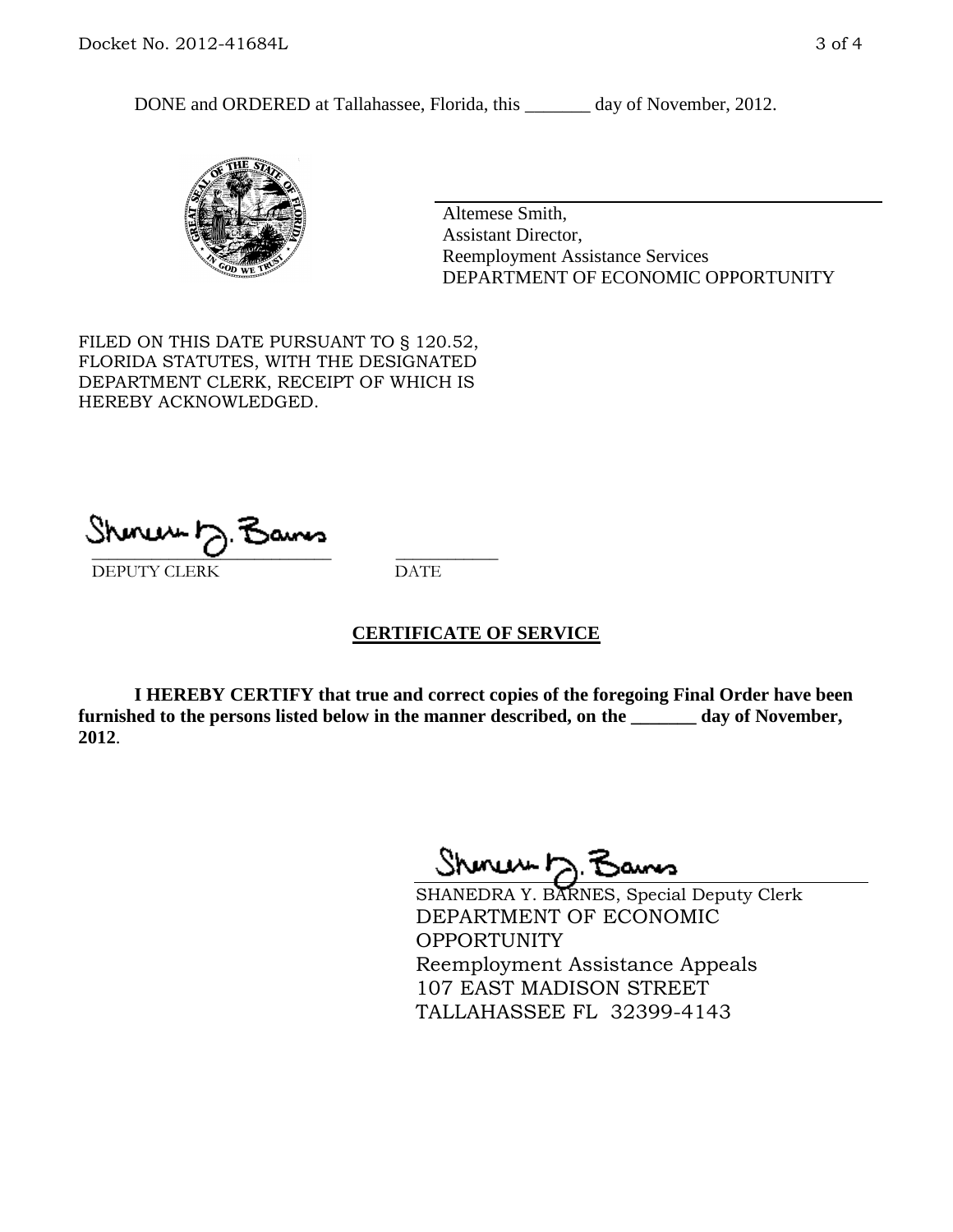By U.S. Mail:

TEAM MELLMAN CHIROPRACTIC INC ATTN DR LEON MELLMAN 408 E HALLANDALE BEACH BLVD #B HALLANDALE BEACH FL 33009-5563

CORAL SPRINGS TAX OFFICE ATTN JOYCE FLAKES TAX SPECIALIST II 3301 NORTH UNIVERSITY DRIVE SUITE 200 CORAL SPRINGS FL 33065-5096

DEPARTMENT OF REVENUE ATTN: VANDA RAGANS - CCOC #1-4857 5050 WEST TENNESSEE STREET TALLAHASSEE FL 32399

CORAL SPRINGS TAX OFFICE ATTN MARY MYSCICH 3111 NORTH UNIVERSITY DRIVE STE 504 CORAL SPRINGS FL 33065-5096

K C CALDWELL 7501 NW 4TH STREET STE 112 PLANTATION FL 33317

State of Florida DEPARTMENT OF ECONOMIC OPPORTUNITY c/o Department of Revenue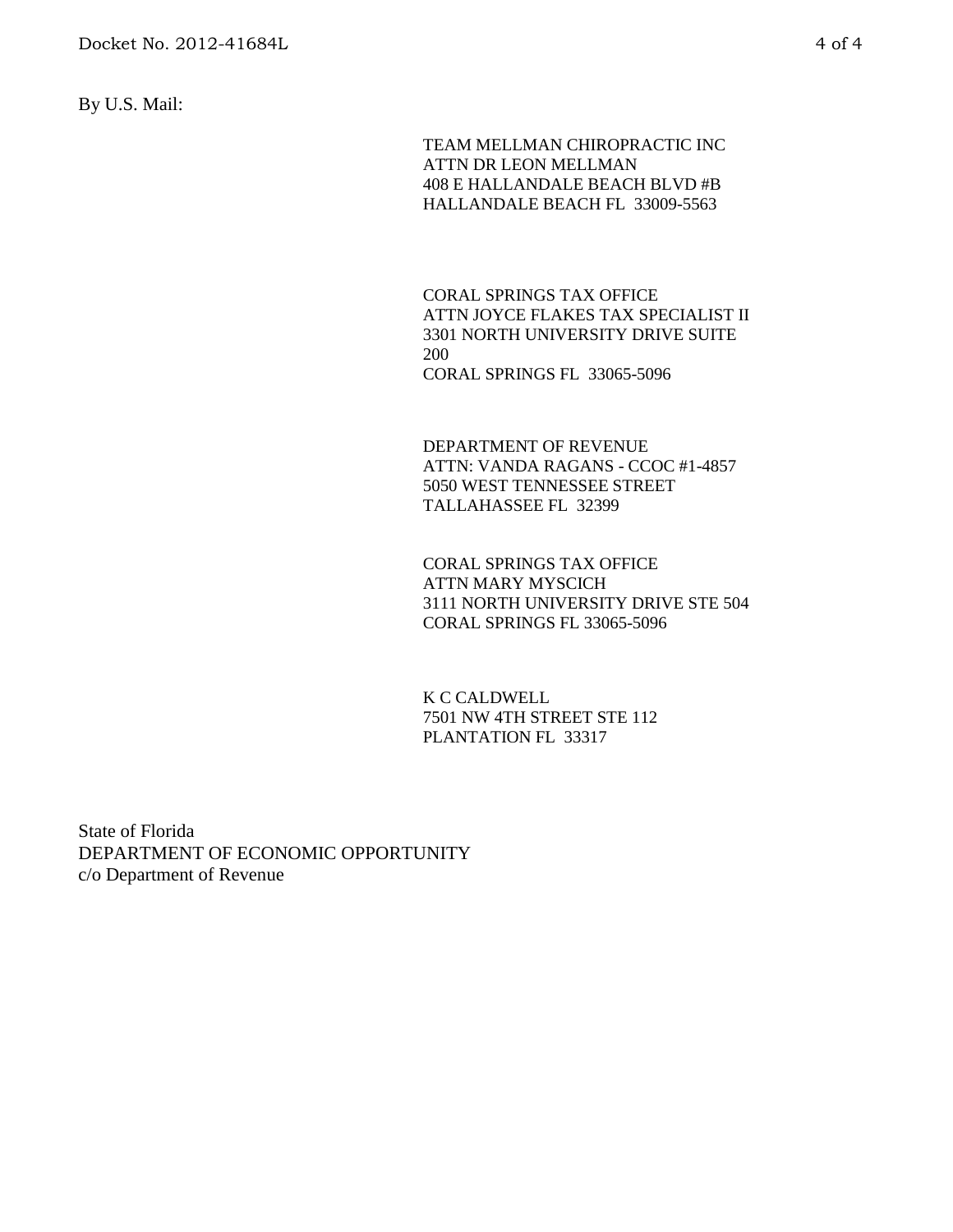### **DEPARTMENT OF ECONOMIC OPPORTUNITY Reemployment Assistance Appeals**

MSC 347 CALDWELL BUILDING 107 EAST MADISON STREET TALLAHASSEE FL 32399-4143

**PETITIONER:** Employer Account No. - 2613831 TEAM MELLMAN CHIROPRACTIC INC ATTEN DR LEON MELLMAN 408 E HALLANDALE BEACH BLVD #B HALLANDALE BEACH FL 33009-5563

> **PROTEST OF LIABILITY DOCKET NO. 2012-41684L**

**RESPONDENT:** State of Florida DEPARTMENT OF ECONOMIC **OPPORTUNITY** c/o Department of Revenue

# **RECOMMENDED ORDER OF SPECIAL DEPUTY**

TO: Assistant Director, Interim Executive Director, Reemployment Assistance Services DEPARTMENT OF ECONOMIC OPPORTUNITY

This matter comes before the undersigned Special Deputy pursuant to the Petitioner's protest of the Respondent's determination dated March 5, 2012.

After due notice to the parties, a telephone hearing was held on September 27, 2012. The Petitioner, represented by its Certified Public Accountant, appeared and testified. The Respondent was represented by a Department of Revenue Tax Specialist II. A Tax Auditor testified as a witness.

The record of the case, including the recording of the hearing and any exhibits submitted in evidence, is herewith transmitted. Proposed Findings of Fact and Conclusions of Law were not received.

### **Issue:**

Whether services performed for the Petitioner constitute insured employment, and if so, the effective date of the Petitioner's liability, pursuant to Sections 443.036(19), (21); 443.1216, Florida Statutes.

### **Findings of Fact:**

- 1. The Petitioner is a subchapter S corporation which operates a chiropractic medical office.
- 2. The Petitioner has used the services of the Petitioner's witness, the Certified Public Accountant, since August 2009. In January of each year the Petitioner delivers its books and records to the Certified Public Accountant so that the accountant can do the after-the-fact bookkeeping for the prior year. The Certified Public Accountant also prepares the quarterly tax reports for Florida unemployment tax, the quarterly federal tax reports, and the year end federal tax return for the corporation.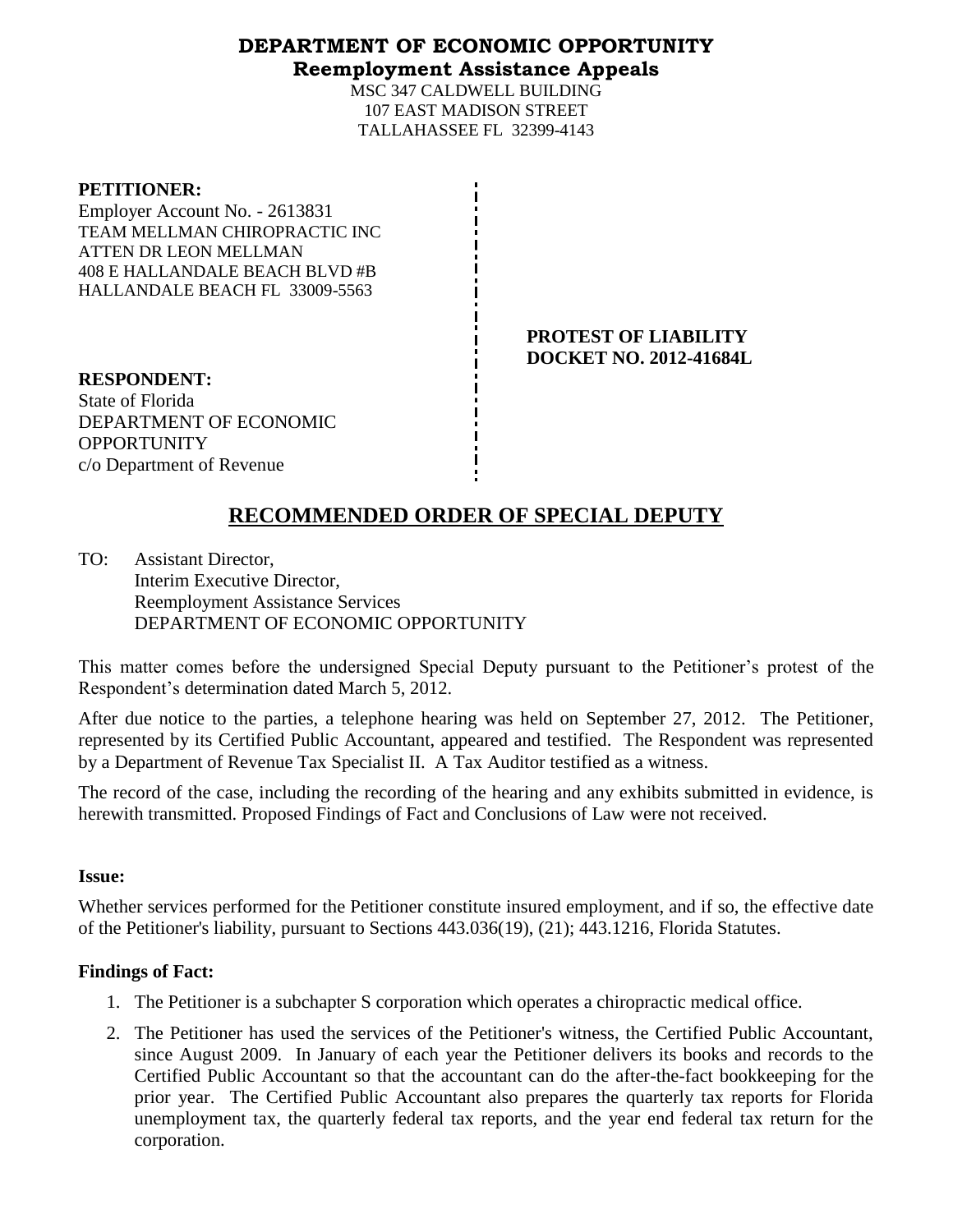- 3. The Department of Revenue randomly selected the Petitioner for an audit of the Petitioner's books and records for the 2010 tax year to ensure compliance with the Florida Unemployment Compensation Law. The Tax Auditor contacted the Petitioner concerning the audit and, in response, the Petitioner requested that the audit be conducted at the location of the Petitioner's Certified Public Accountant.
- 4. The Tax Auditor conducted the audit at the office of the Certified Public Accountant and examined the individual earnings record, cash disbursements journal, payroll ledger, payroll summaries, general ledger, income statement, balance sheet, Florida quarterly unemployment tax reports, annual federal unemployment tax report, employer's federal quarterly tax report, Form W-2, Form W-3, and the Petitioner's federal income tax return.
- 5. The Petitioner only issued one Form W-2, which was for the Petitioner's principal, the doctor. The Petitioner did not issue any 1099 forms. The total wages reported for the doctor were \$25,000. The Petitioner correctly paid tax on the first \$7,000 in wages.
- 6. The Tax Auditor discovered recurring payments made to four individuals, Yehuda Mizrahi, Elvis Montoya, Edward Tucker, and Adam Sawyer. The total payments to Yehuda Mizrahi for 2010 were \$2,048.50. The total payments made to Elvis Montoya for 2010 were \$6,463.08. The total payments made to Edward Tucker for 2010 were \$34,529.67. The total payments made to Adam Sawyer for 2010 were \$2,073.25. A 1099 form had not been issued to any individual.
- 7. The Tax Auditor asked the Certified Public Accountant about the payments, however, the Petitioner was not able to explain the nature of the payments. The Tax Auditor asked for the social security numbers for the workers. The Certified Public Accountant was not able to produce social security numbers for Adam Sawyer and Edward Tucker.
- 8. Since the Petitioner did not provide any information concerning the duties performed by the four workers and did not provide any information that the workers were bona fide independent contractors, the Tax Auditor made an adjustment to reclassify the workers as employees subject to the Florida Unemployment Compensation Law.
- 9. The Tax Auditor entered the information on the four workers into the Department of Revenue computer system amounting to additional gross wages of \$45,114.50 for the year. The computer system identifies workers by social security number rather than by name. Since there was no social security number available for Edward Tucker the computer system identified the entire total paid to Edward Tucker as taxable wages rather than just the first \$7,000.
- 10. On March 5, 2012, the Department of Revenue issued a *Notice of Proposed Assessment* showing additional gross wages of \$45,114.50, excess wages of \$9,700.81, and taxable wages of \$35, 413.69. The Petitioner filed a timely protest on March 19, 2012.

### **Conclusions of Law:**

- 11. The issue in this case, whether services performed for the Petitioner constitute employment subject to the Florida Reemployment Assistance Program Law, is governed by Chapter 443, Florida Statutes. Section 443.1216(1)(a)2., Florida Statutes, provides that employment subject to the chapter includes service performed by individuals under the usual common law rules applicable in determining an employer-employee relationship.
- 12. The Supreme Court of the United States held that the term "usual common law rules" is to be used in a generic sense to mean the "standards developed by the courts through the years of adjudication." United States v. W.M. Webb, Inc., 397 U.S. 179 (1970).
- 13. The Supreme Court of Florida adopted and approved the tests in 1 Restatement of Law, Agency 2d Section 220 (1958), for use to determine if an employment relationship exists. See Cantor v. Cochran, 184 So.2d 173 (Fla. 1966); Miami Herald Publishing Co. v. Kendall, 88 So.2d 276 (Fla. 1956); Magarian v. Southern Fruit Distributors, 1 So.2d 858 (Fla. 1941); see also Kane Furniture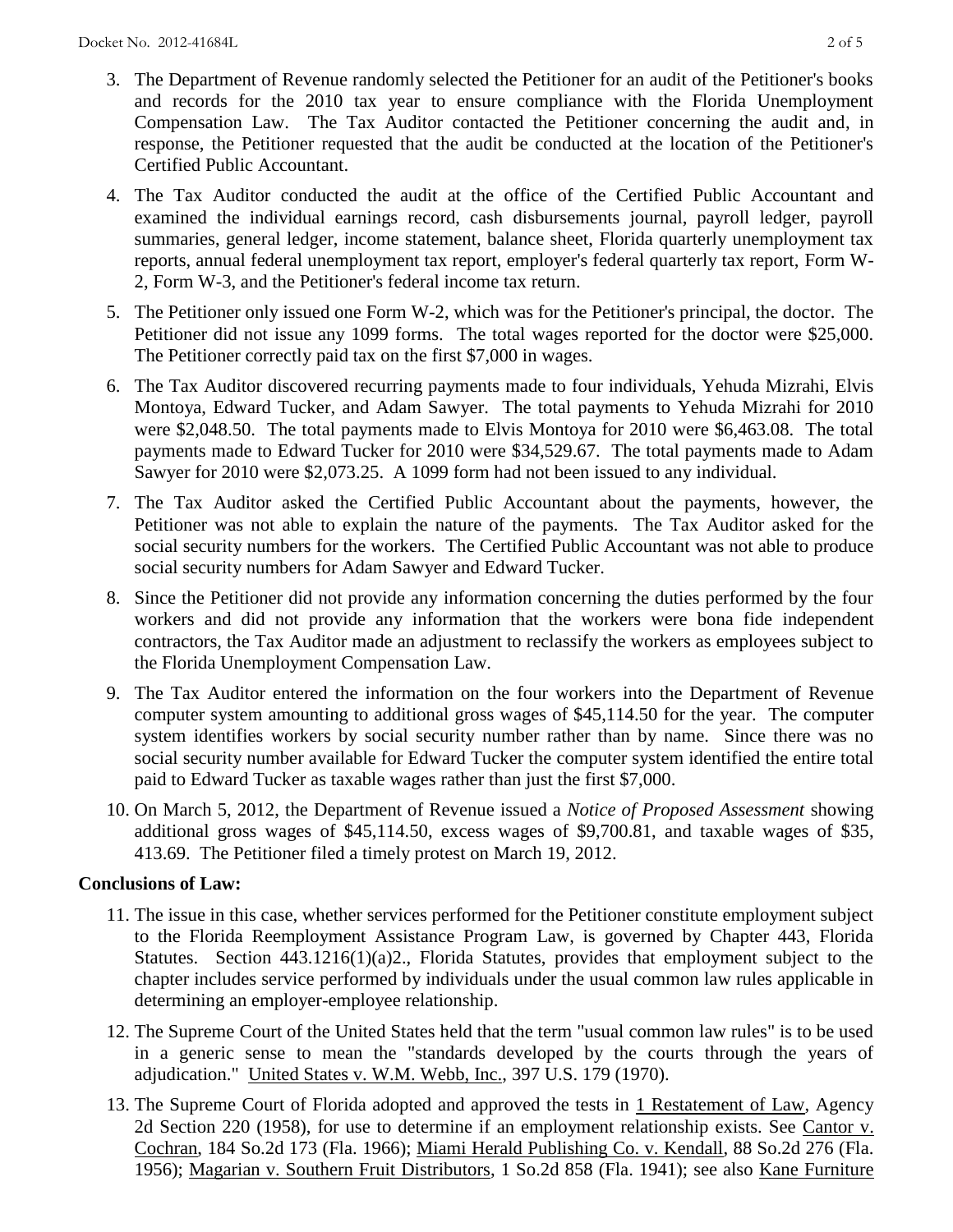Corp. v. R. Miranda, 506 So.2d 1061 (Fla. 2d DCA 1987). In Brayshaw v. Agency for Workforce Innovation, et al; 58 So.3d 301 (Fla. 1st DCA 2011) the court stated that the statute does not refer to other rules or factors for determining the employment relationship and, therefore, the Department is limited to applying only Florida common law in determining the nature of an employment relationship.

- 14. Restatement of Law is a publication, prepared under the auspices of the American Law Institute, which explains the meaning of the law with regard to various court rulings. The Restatement sets forth a nonexclusive list of factors that are to be considered when judging whether a relationship is an employment relationship or an independent contractor relationship.
- 15. 1 Restatement of Law, Agency 2d Section 220 (1958) provides:
	- (1) A servant is a person employed to perform services for another and who, in the performance of the services, is subject to the other's control or right of control.
	- (2) The following matters of fact, among others, are to be considered:
		- (a) the extent of control which, by the agreement, the business may exercise over the details of the work;
		- (b) whether or not the one employed is engaged in a distinct occupation or business;
		- (c) the kind of occupation, with reference to whether, in the locality, the work is usually done under the direction of the employer or by a specialist without supervision;
		- (d) the skill required in the particular occupation;
		- (e) whether the employer or the worker supplies the instrumentalities, tools, and the place of work for the person doing the work;
		- (f) the length of time for which the person is employed;
		- (g) the method of payment, whether by the time or by the job;
		- (h) whether or not the work is a part of the regular business of the employer;
		- (i) whether or not the parties believe they are creating the relation of master and servant;
		- (j) whether the principal is or is not in business.
- 16. Comments in the Restatement explain that the word "servant" does not exclusively connote manual labor, and the word "employee" has largely replaced "servant" in statutes dealing with various aspects of the working relationship between two parties.
- 17. In Department of Health and Rehabilitative Services v. Department of Labor & Employment Security, 472 So.2d 1284 (Fla. 1<sup>st</sup> DCA 1985) the court confirmed that the factors listed in the Restatement are the proper factors to be considered in determining whether an employer-employee relationship exists. However, in citing La Grande v. B&L Services, Inc., 432 So.2d 1364, 1366 (Fla.  $1<sup>st</sup> DCA$  1983), the court acknowledged that the question of whether a person is properly classified an employee or an independent contractor often can not be answered by reference to "hard and fast" rules, but rather must be addressed on a case-by-case basis.
- 18. Rule 73B-10.035(7), Florida Administrative Code, provides that the burden of proof will be on the protesting party to establish by a preponderence of the evidence that the determination was in error.
- 19. The Petitioner's witness testified that he has never met or spoken to any of the four individuals who have been reclassified as employees by the Tax Auditor. He testified that prior to the hearing he was informed by the doctor that two of the individuals are temporary office workers, one individual does equipment repairs, and one individual does insurance billing. The witness's only knowledge of the terms and conditions under which the four individuals performed services for the Petitioner is what the doctor told the witness.
- 20. Section 90.801(1)(c), Florida Statutes, defines hearsay as "a statement, other than one made by the declarant while testifying at the trial or hearing, offered in evidence to prove the truth of the matter asserted." Section 90.604, Florida Statutes, sets out the general requirement that a witness must have personal knowledge regarding the subject matter of his or her testimony. Information or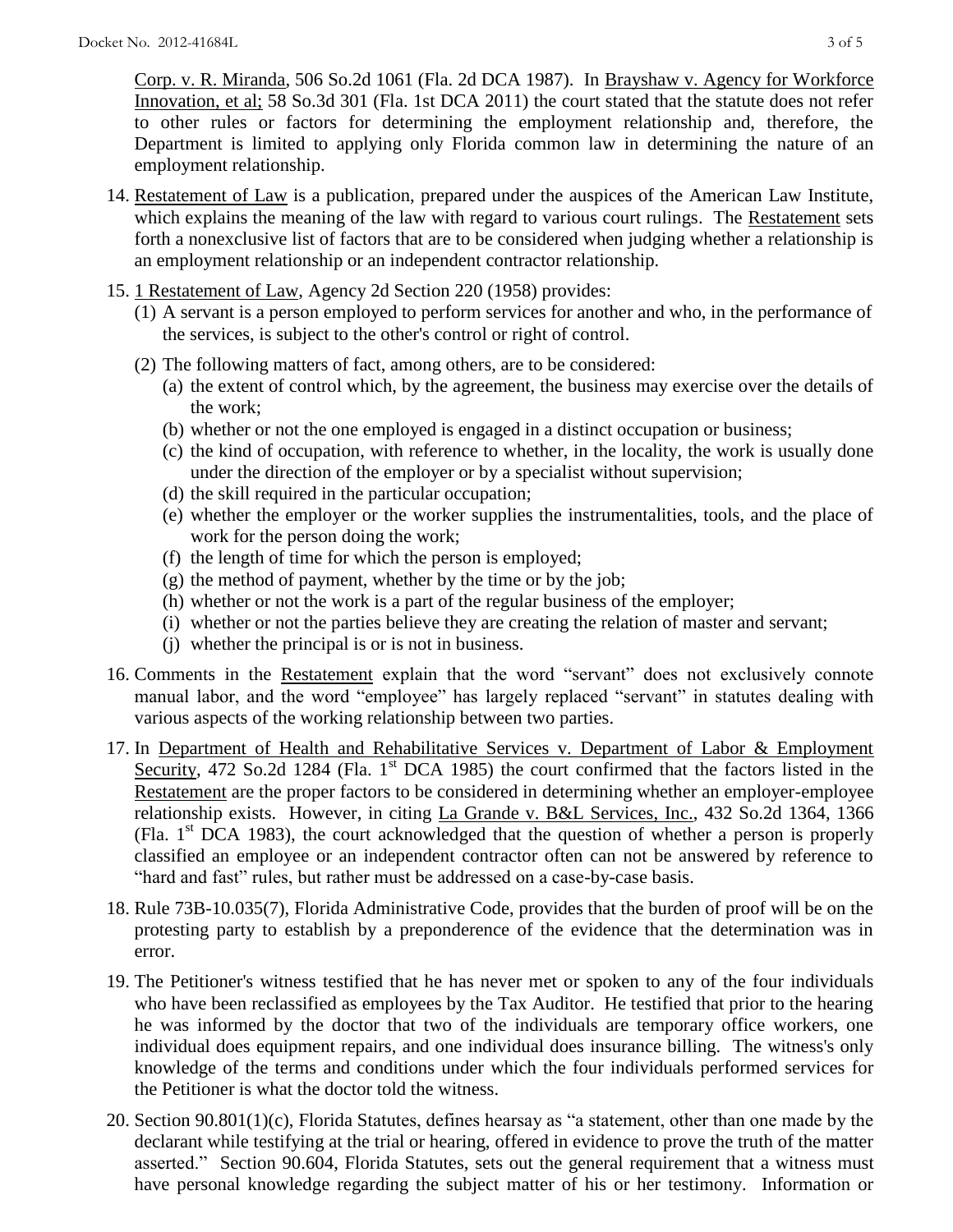evidence received from other people and not witnessed firsthand is hearsay. Hearsay evidence may be used for the purpose of supplementing or explaining other evidence, but it is not sufficient, in and of itself, to support a finding unless it would be admissible over objection in civil actions. Section 120.57(1)(c), Florida Statutes.

- 21. The evidence presented by the Petitioner is not sufficient to establish that the determination of the Department of Revenue holding that services performed by Yehuda Mizrahi, Elvis Montoya, Edward Tucker, and Adam Sawyer constitute insured employment, is in error. However, there is sufficient evidence to conclude that a portion of the wages earned by Edward Tucker are excess wages.
- 22. Section 443.1217, Florida Statutes, provides:
	- (1) The wages subject to this chapter include all remuneration for employment, including commissions, bonuses, back pay awards, and the cash value of all remuneration paid in any medium other than cash. The reasonable cash value of remuneration in any medium other than cash must be estimated and determined in accordance with rules adopted by the Agency for Workforce Innovation or the state agency providing tax collection services. The wages subject to this chapter include tips or gratuities received while performing services that constitute employment and are included in a written statement furnished to the employer under s. 6053(a) of the Internal Revenue Code of 1954. As used in this section only, the term "employment" includes services constituting employment under any employment security law of another state or of the Federal Government.
	- (2) For the purpose of determining an employer's contributions, the following wages are exempt from this chapter:
		- (a)1. Beginning January 1, 2010, that part of remuneration paid to an individual by an employer for employment during a calendar year in excess of the first \$7,000 of remuneration paid to the individual by an employer or his or her predecessor during that calendar year, unless that part of the remuneration is subject to a tax, under a federal law imposing the tax, against which credit may be taken for contributions required to be paid into a state unemployment fund.
- 23. The wages paid to Edward Tucker during 2010 are \$34,529.67 of which only the first \$7,000 are taxable wages. Edward Tucker was the only individual out of the four reclassified employees who received wages of \$7,000 or more during 2010. As stated on the *Notice of Proposed Assessment* the total gross wages are \$45,114.50. The correct amount of excess wages is \$27,529.67 and the correct amount of the taxable wages is \$17,584.83.

**Recommendation:** It is recommended that the determination dated March 5, 2012, be MODIFIED to reflect excess wages of \$27,529.67 and taxable wages of \$17,584.83. As modified it is recommended that the determination be AFFIRMED.

Respectfully submitted on October 1, 2012.



R. O. SMITH, Special Deputy Office of Appeals